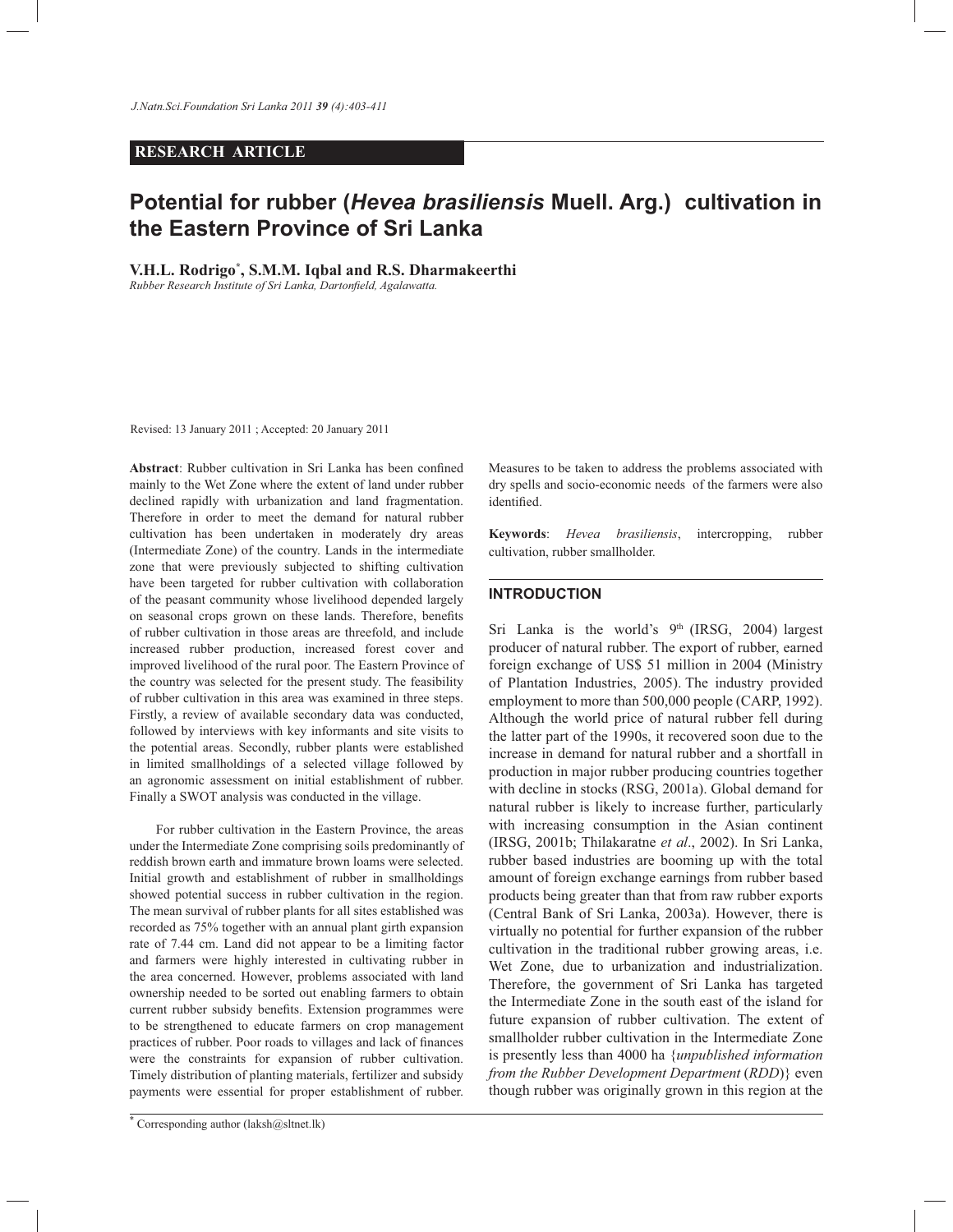time of its introduction to Sri Lanka in 1876 (Amaraweera, 1976). Even though the annual rainfall in the Intermediate Zone is sufficient for growth of rubber, the existence of distinct dry seasons makes quality management practices critical to the successful establishment of the crop when compared to the traditional rubber growing regions in the Wet Zone.

 At present, rubber cultivation in the Intermediate Zone is restricted to two main districts; Monaragala and Hambantota with 1907 and 209 rubber smallholders and areas of ca. 3025 and 104 ha, respectively (*unpublished information from the regional office of the RDD for Southern region*). In these two districts more land is available to be developed as new potential areas for expansion of rubber cultivation.

 Eastern Province has currently been targeted for development programmes by the government of Sri Lanka. It comprises large extents of sparsely populated land indicating the potential for establishing plantation crops like rubber. However, suitable areas for rubber cultivation should be identified within the province. In this process, socio-economic and cultural factors associated with rural livelihood need to be assessed together with climatic conditions, before commencing any large scale programme on rubber cultivation. Researchers have hypothesized that there could be many areas suitable for rubber cultivation in the Eastern Province. Therefore, the study reported here was aimed at identifying those areas in the region based on climatic, agronomic, socioeconomic and cultural factors.

The study comprised three steps; firstly a rapid appraisal to identify suitable new areas for cultivation of rubber, secondly a preliminary level agronomical assessment of

Table 1: The checklist used in the rapid appraisal to assess initial feasibility of growing rubber in the Eastern Province of Sri Lanka

| Climatic variability                     |
|------------------------------------------|
| Soil characteristics and distribution    |
| Farmers' livelihood                      |
| Population                               |
| Farmers' attitudes on planting rubber    |
| Land availability for planting rubber    |
| Existing cropping systems                |
| $E$ unationing of agricultural conjetios |

**•** Functioning of agricultural societies Infrastructure facilities available

the newly established plantations of rubber, and finally an analysis based on strengths, weaknesses, opportunities and threats (SWOT) to scrutinize the potential for the expansion of rubber cultivation in the region.

 The rapid appraisal was based on the checklist given in Table 1. This was commenced in October, 2003, with an initial review on climatic conditions of Eastern Province using a detailed map on agro-climatic zones of Sri Lanka (Panabokke, 1996; DOA, 2003b). The province comprises basically two zones, the Intermediate Zone and Dry Zone. With the perception that the Intermediate Zone was better for rubber than the Dry Zone, areas under Padiyatalawa and Maha Oya Pradeshiya Sabhas in the Ampara District were identified for a pilot study. Discussions were held with the Divisional Secretaries (DS) of those areas to determine their personal attitudes on planting rubber and to obtain their support for the study. Then, a group of scientists from the Rubber Research Institute of Sri Lanka (RRISL) comprising an ethno-botanist, an agronomist, a soil-scientist and a rubber clone specialist paid a three-day study visit to the relevant area. During this visit, existing soil pits were examined and soil samples were taken for further examination on physical and chemical properties of the soil.

 Two villages, namely Komana and Warapitiya, were initially selected from Padiyatalawa and Maha Oya Pradeshiya Sabhas, respectively for agronomic assessment. In each village, three farmers were selected for initial establishment of rubber with the consultation of Divisional Secretaries of the area. The farm lands selected for rubber cultivation had been assigned for growing seasonal crops such as maize. Therefore, rubber was proposed to be planted as an intercropping system with these seasonal crops. Budgrafted polybagged clonal rubber plants from the genotype RRIC121 were distributed among farmers, and advised to do the planting at a spacing of 2.4 m X 8.1 m with a density of 500 plants per hectare as recommended by the RRISL. The selected farmers in the Warapitiya village lost interest in planting rubber, hence only the farmers in Komana participated in the pilot study. Nevertheless, only two farmers in Komana were able to cultivate rubber due to the problem in the supply of quality planting material. A training programme on initial establishment and maintenance of rubber was conducted among farmers. However, poor knowledge and lack of experience of the farmers on rubber cultivation, and socio-economic constraints resulted in poor management of plots. First planting of rubber was done in October 2003 and thereafter, some additional farmers in the same village and an adjacent village, Helakomana, wanted to be involved in rubber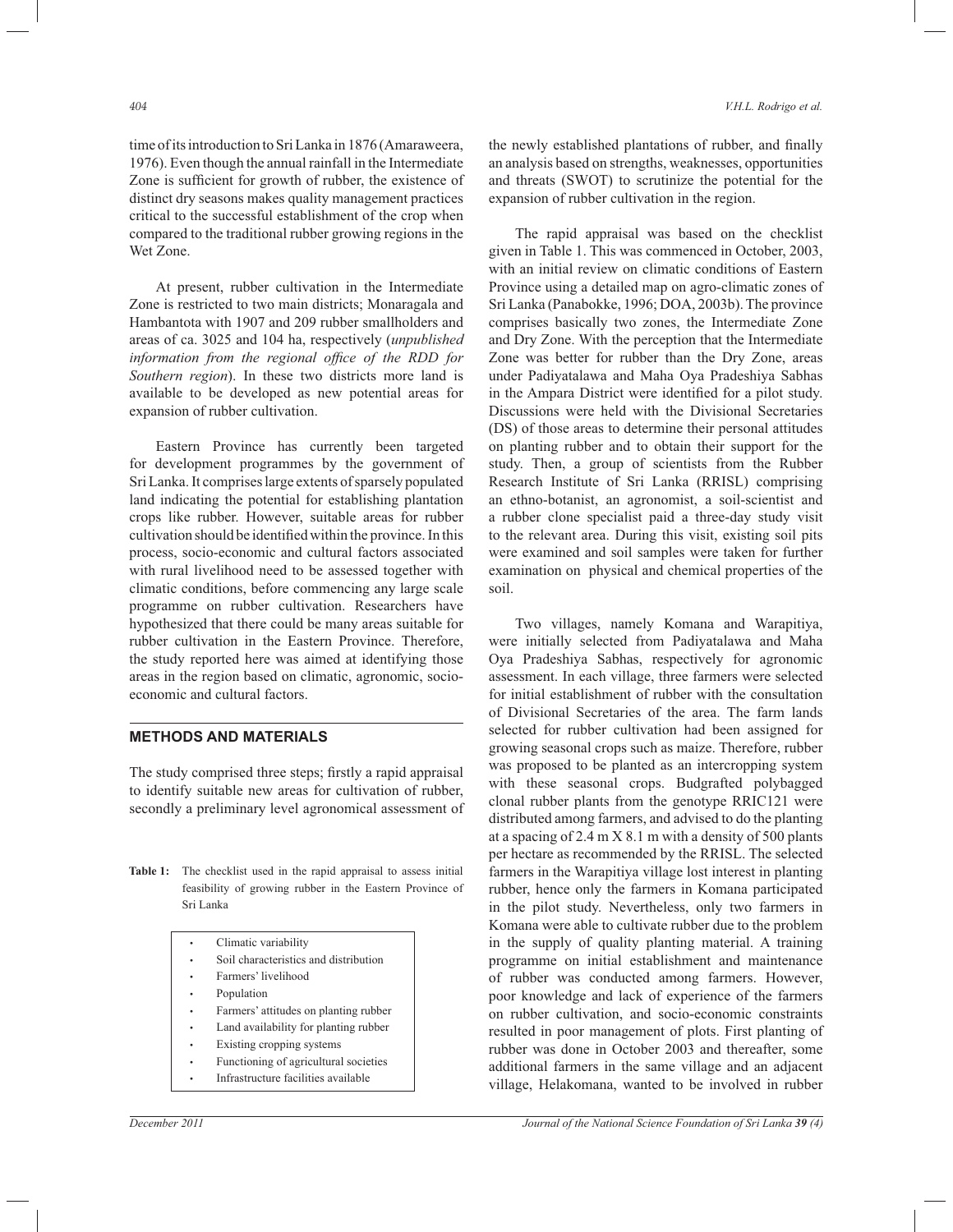cultivation. Hence planting rubber was extended by an additional 4.7 ha (11.5ac) and 10.8 ha (26.5 ac) of smallholdings in Komana and 3.3 ha (08ac) and 9.8 ha (24ac) in Helakomana in November 2004 and 2005, respectively.

 Crop establishment and growth were assessed in May 2006 in terms of percentage of plants survived and the girth of the tree at four feet height from the budgrafted union.

 In order to obtain the farmers' views on planting rubber in the area and to conduct a SWOT analysis, a meeting was organized in Komana village two years after initial planting, i.e. in October 2005. Farmers from both Komana and Helakomana villages participated in this meeting (38 in total). SWOT analysis began with strengths followed by weaknesses, opportunities and threats. Farmers were initially made aware of a SWOT analysis using a flip chart. The farmers were thereafter encouraged to draw up their own lists. Thereafter, farmers were guided to rank the items under each category based on the importance as perceived by them. In instances where a common agreement could not be obtained, the decision on the ranking position was taken considering the preference of the majority. Once the ranking had been completed, the ranking positions were quantified with marks given by the farmers. In this process, 200 marks

were given to the top rank and then the marks under each category were allocated by the farmers considering the relative importance. When farmers proposed wide ranging levels of marks for an item, the average values were taken.

 The relative distribution of the importance of each item under the four different categories of SWOT was also assessed. The farmers categorized (as they perceived) each item in the list as high, medium or low. The percentage values for the categories were calculated.

 At the end of the SWOT analysis, farmers collectively mentioned their immediate needs for successful cultivation of rubber. In addition, information on land distribution and the livelihood of people in both villages falling under Helakomana Gramasevaka Division was collected from the key informants including the Grama Niladhari.

### **RESULTS**

### **Climatic suitability and social acceptability**

The province includes two major climatic zones, namely Low Country Intermediate (referred as IL2) and Low Country Dry (referred as DL2), representing 17% and 78% of the land area, respectively (Figure 1). Due to the



**Figure 1:** Map showing the distribution of agroclimatic zones in the Eastern Province

*Journal of the National Science Foundation of Sri Lanka 39 (4) December 2011*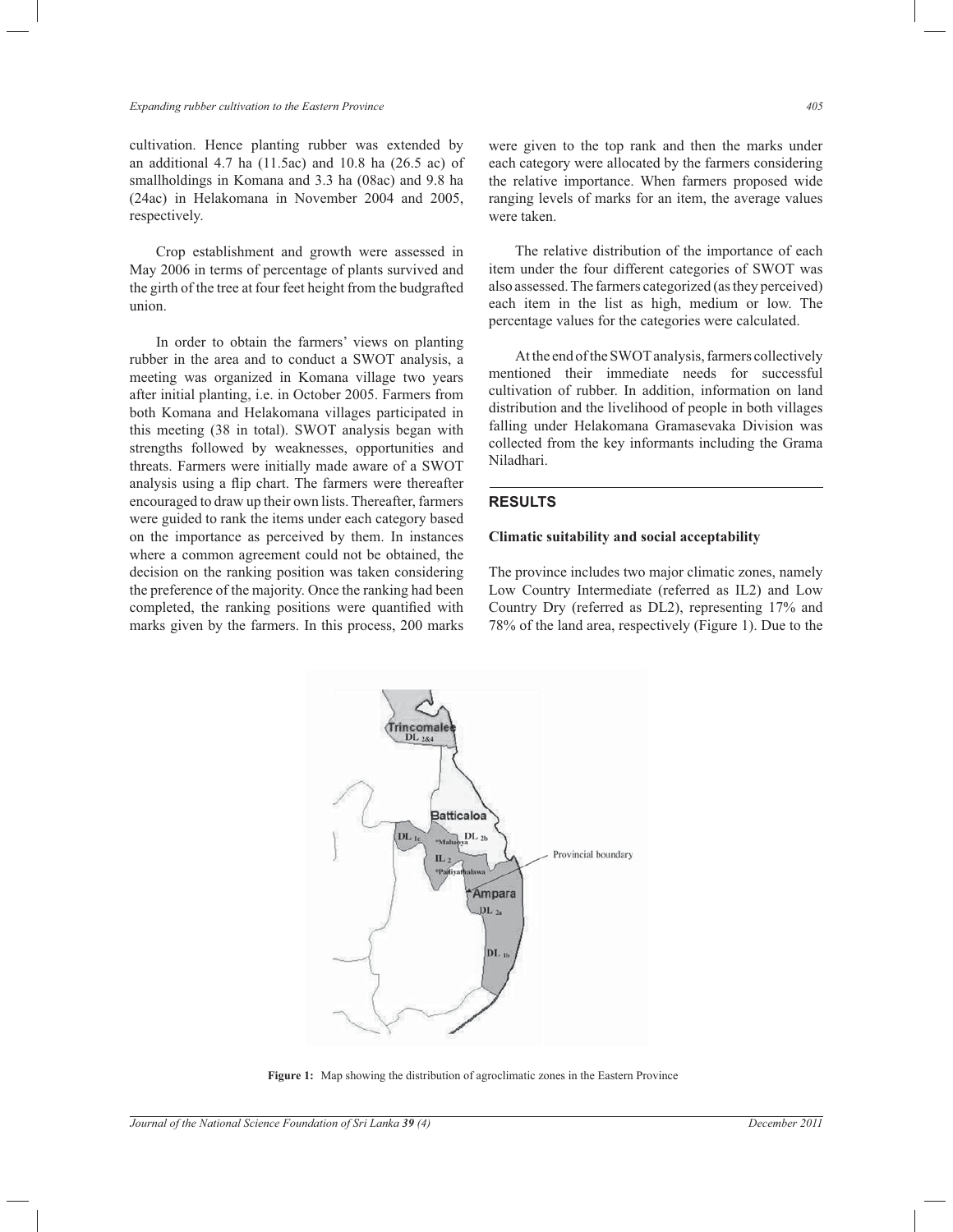higher level of rainfall over the DL2, IL2 appeared to be more appropriate for initial planting of rubber. Upland soil types recorded in the area were reddish brown earth (RBE), immature brown loam (IBL) & non calsic brown loams (NCB) (Panabokke, 1996;DOA, 2003b). Among soil types, IBL and RBE were considered to be more suitable than NCB since the NCB was coarser than the rest hence might get dried quickly after rain. The soil pH in sites selected for initial cultivation was between 5.3 and 6.3 whilst the level of organic carbon in these soils was in the range of 0.4 to 1.1 (Table 2). The area under the IL2 was within the Ampara District and covered two administrative regions (Pradeshiya Sabhas), Padiyatalawa and Maha Oya. Padiyatalawa owned 75 villages in 20 Gramasevaka (GS) divisions with a population of 16,970 in 3970 families, whilst ca. 30,000 people were living in 90 villages of 17 GS divisions in Maha Oya (*personal communication with the relevant Divisional Secretaries*).

**Table 2:** Soil properties in Komana village in Eastern Province

| Soil property    | Range                    |
|------------------|--------------------------|
| рH               | $53 - 63$                |
| Organic Carbon % | $0.45 - 1.07$            |
| Texture          | loamy sand to sandy loam |

According to the Divisional Secretaries of both Pradeshiya Sabhas, ca. 95% of the community members were full-time farmers and the majority cultivated seasonal crops such as cowpea, maize, pumpkin, upland paddy, chilies and banana under rain-fed conditions. Irrigation techniques were used by few farmers for the cultivation of banana and tobacco. The main perennial crops grown included lime, orange, mango, teak and coconut. On average, each family owned ca. 3-4 acres of land. Most of the land available for cultivation appeared to be crown land that had been used for shifting cultivation. Farmers grew crops on these lands with or without land-permits issued by the government. Nevertheless, farmers were not allowed to clear land with forest cover. Both DSs were willing to issue land permits to grow rubber on land abandoned after shifting cultivation. To qualify for the rubber subsidy programme, farmers had to possess a land certificate, which would prevent administrative problems.

#### **Crop establishment**

In general, field establishment of rubber plants was successful with a mean survival rate of 75% for all sites (Table 3). The survival rate in Helakomana was lower than that of Komana as in three out of six sites in Helakomana village the percentage survival was 50% or lower. In Komana, only one site (out of eight) recorded a survival rate below 70%.

**Table 3:** Details of the establishment and growth of rubber in the Eastern Province

| Small<br>holdings<br>no. | Village     | Year of<br>planting | Number of<br>plants at<br>the<br>beginning | Number of<br>trees<br>available as at<br>May 2006 | Mean girth<br>as at May<br>2006<br>(cm) | Mean rate<br>of girth<br>expansion<br>$\text{(cm/year)}$ |
|--------------------------|-------------|---------------------|--------------------------------------------|---------------------------------------------------|-----------------------------------------|----------------------------------------------------------|
| 01                       | Komana      | 2003                | 200                                        | 200                                               | 17.95                                   | 7.69                                                     |
| 02                       | Komana      | 2003                | 225                                        | 200                                               | 14.76                                   | 6.42                                                     |
| 03                       | Komana      | 2004                | 400                                        | 400                                               | 13.06                                   | 10.45                                                    |
| 04                       | Komana      | 2004                | 225                                        | 100                                               | 10.40                                   | 8.32                                                     |
| 05                       | Komana      | 2004                | 340                                        | 300                                               | 10.88                                   | 8.70                                                     |
| 06                       | Komana      | 2005                | 100                                        | 100                                               | Not recorded                            | $\overline{\phantom{a}}$                                 |
| 07                       | Komana      | 2005                | 223                                        | 200                                               | Not recorded                            | $\overline{\phantom{a}}$                                 |
| 08                       | Komana      | 2005                | 450                                        | 310                                               | Not recorded                            | $\overline{\phantom{a}}$                                 |
| 09                       | Hela Komana | 2004                | 225                                        | 200                                               | 8.90                                    | 7.12                                                     |
| 10                       | Hela Komana | 2004                | 225                                        | 200                                               | 7.18                                    | 5.74                                                     |
| 11                       | Hela Komana | 2004                | 225                                        | 102                                               | 6.23                                    | 4.98                                                     |
| 12                       | Hela Komana | 2005                | 225                                        | 170                                               | Not recorded                            | $\overline{\phantom{0}}$                                 |
| 13                       | Hela Komana | 2005                | 225                                        | 86                                                | Not recorded                            | $\overline{\phantom{a}}$                                 |
| 14                       | Hela Komana | 2005                | 450                                        | 225                                               | Not recorded                            |                                                          |

Note: Girth was measured at 1.2 m height of the trunk as in 2006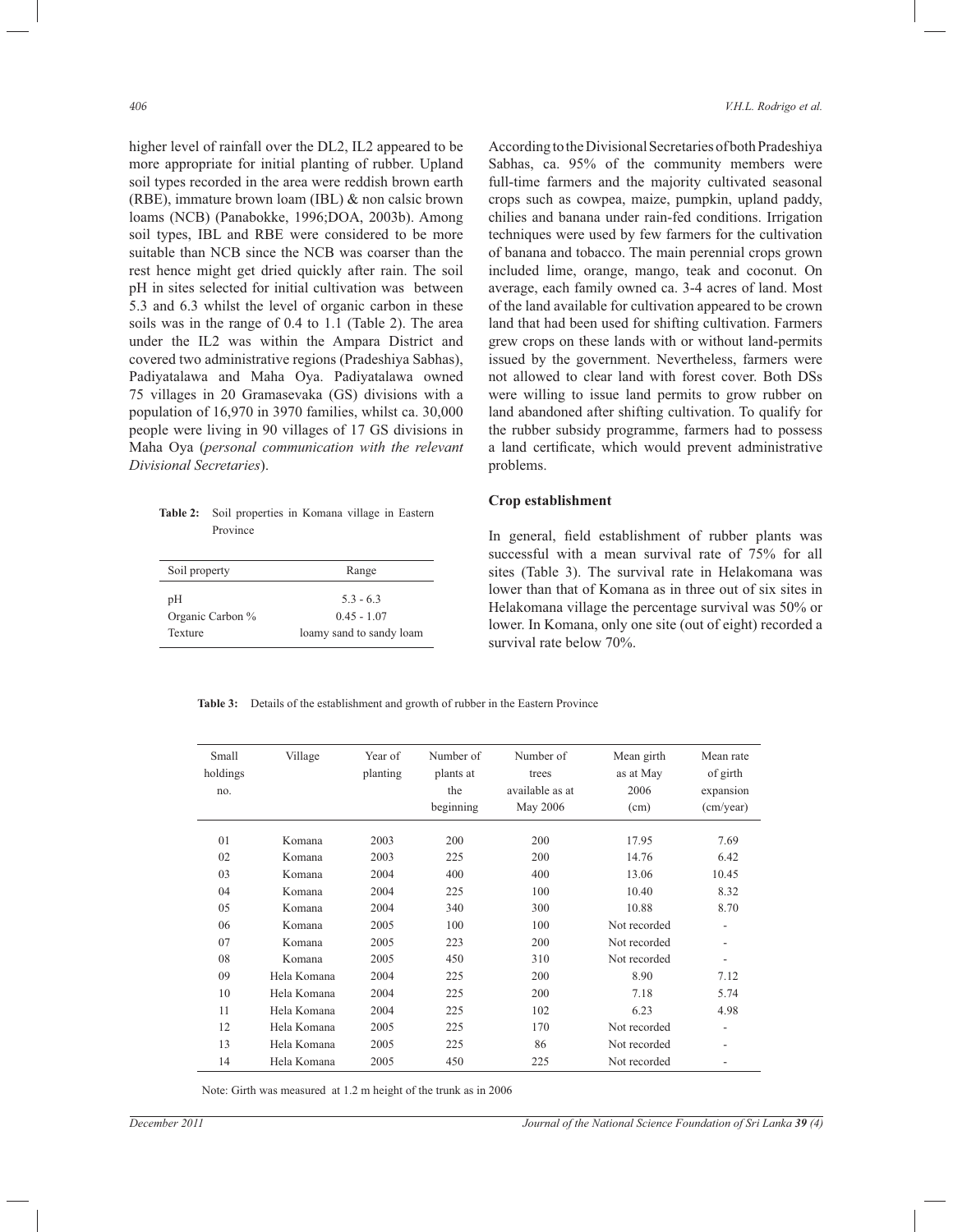| <b>Table 4:</b> Summary of SWOT analysis conducted in Komana village, Padiyatalawa in the Eastern |  |  |  |  |  |
|---------------------------------------------------------------------------------------------------|--|--|--|--|--|
| Province; (a) strengths, (b) weaknesses, (c) opportunities and (d) threats                        |  |  |  |  |  |

| (a)            |                                       |       |                              |                              |              |  |
|----------------|---------------------------------------|-------|------------------------------|------------------------------|--------------|--|
| Rank           | Strength                              | Value | Relative distribution $(\%)$ |                              |              |  |
|                |                                       |       | Low                          | Medium                       | High         |  |
| 1              | Land availability                     | 200   | $\theta$                     | 29.7                         | 70.3         |  |
| $\overline{c}$ | Farmers' interest                     | 175   | $\theta$                     | $\theta$                     | 100          |  |
| 3              | Suitable environment                  | 160   | 2.7                          | 97.3                         | $\theta$     |  |
| 4              | Soil fertility                        | 145   | $\Omega$                     | 67.6                         | 32.4         |  |
| 5              | Experience in farming                 | 130   | $\Omega$                     | 2.7                          | 97.3         |  |
| 6              | Labour availability                   | 120   | 8.1                          | 13.5                         | 78.4         |  |
| 7              | Interfamily relationships             | 105   | $\theta$                     | 70.3                         | 29.7         |  |
| 8              | Ability afford the initial investment | 75    | 63.2                         | 36.8                         | $\theta$     |  |
| 9              | Rubber society                        | 60    | $\mathbf{0}$                 | $\boldsymbol{0}$             | 100          |  |
| (b)            |                                       |       |                              |                              |              |  |
| Rank           | Weakness                              | Value | Relative distribution $(\%)$ |                              |              |  |
|                |                                       |       | Low                          | Medium                       | High         |  |
| 1              | Lack of knowledge                     | 200   | $\theta$                     | 23.5                         | 76.5         |  |
| $\overline{c}$ | Problems on land ownership            | 165   | 18.4                         | 2.6                          | 79           |  |
| 3              | Lack of finances assets               | 150   | $\theta$                     | 63.9                         | 36.1         |  |
| 4              | Poor roads                            | 130   | 41.9                         | 54.8                         | 3.3          |  |
| 5              | Distinct dry period                   | 125   | 5.4                          | 67.6                         | 27           |  |
| 6              | Seasonal demand for labour            | 100   | 22.2                         | 77.8                         | $\mathbf{0}$ |  |
| (c)            |                                       |       |                              |                              |              |  |
| Rank           | Opportunity                           | Value |                              | Relative distribution $(\%)$ |              |  |
|                |                                       |       | Low                          | Medium                       | High         |  |
| 1              | <b>Extension</b> service              | 200   | 8.3                          | 75                           | 16.7         |  |
| $\overline{2}$ | Rubber subsidy scheme                 | 140   | $\theta$                     | 94.1                         | 5.9          |  |
| 3              | Ability to confirm the land ownership | 75    | $\theta$                     | 67.6                         | 32.4         |  |

### (d)

| Rank           | Threat                 | Value |              | Relative distribution $(\%)$ |              |
|----------------|------------------------|-------|--------------|------------------------------|--------------|
|                |                        |       | Low          | Medium                       | High         |
|                |                        |       |              |                              |              |
|                | Droughts               | 200   | $\mathbf{0}$ | 60.5                         | 39.5         |
| 2              | Diseases               | 180   | 44.1         | 41.2                         | 14.7         |
| 3              | Cyclones               | 150   | $\theta$     | 97.2                         | 2.8          |
| $\overline{4}$ | Drop in rubber price   | 135   | 41.2         | 58.8                         | $\mathbf{0}$ |
| 5              | Attack of wild animals | 100   | 6.5          | 90.3                         | 3.2          |
|                |                        |       |              |                              |              |

4 Opening to new income generating 45 0 77.1 22.9

activities such as raw rubber processing

 Note: A value of 200 was given to the topmost item and then others have been valued considering the relative importance. Relative distribution refers to the percentage farmers falling into the three categories given.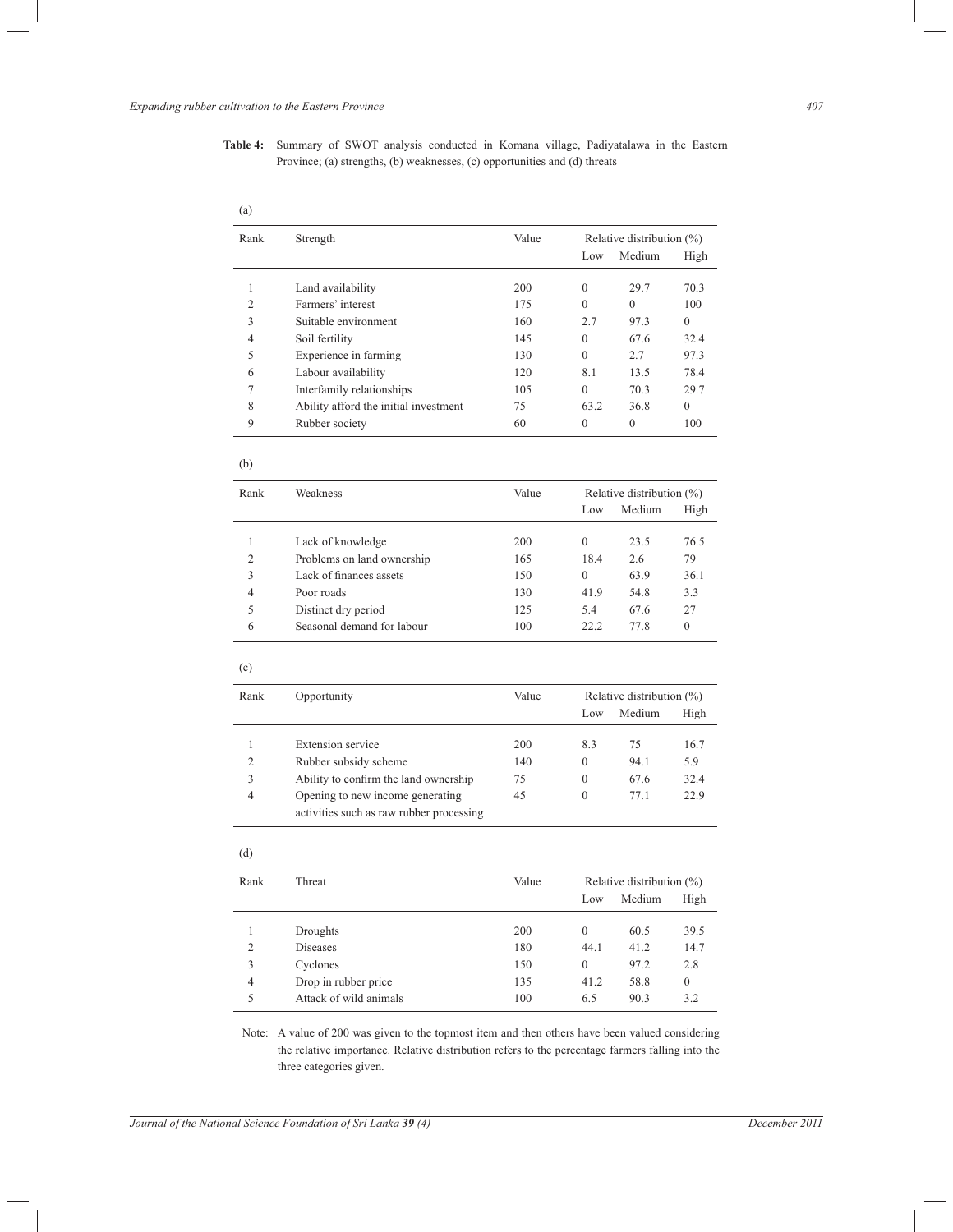On an average the annual rate of girth expansion of rubber in all sites of smallholdings was 7.44 cm (Table 3). Trees planted in 2003 showed a growth of 7.11 cm/year whilst those planted in 2004 showed a growth of 7.55 cm/year.

#### **SWOT analysis**

Land availability in the area was the highest strength for the rubber cultivation with ca. 70% farmers belonging to the high land available category (Table 4). The second highest strength was the farmers' interest for rubber cultivation. All farmers who attended the meeting were highly interested in planting rubber. Environment and soil fertility respectively were considered to be moderately suitable by over 97% and 67% of the farmers. Although farming experience was in fifth position with a value 35% less than the highest position of the list of strengths a clear majority (97.3%) of farmers claimed to have high level of experience. A similar pattern was shown for labour availability with 78.4% of farmers listing it in the high category. According to the majority of farmers, interfamilial relationships facilitated rubber cultivation at a moderate level and ca. 30% of farmers listed it in a high position. Although farmers had an opportunity to obtain the benefits of the rubber society its importance as a strength was identified as 70% less than the highest.

 Only six weaknesses were identified in the study. Lack of knowledge on rubber cultivation was identified to be the most critical issue by most farmers. None of the farmers identified this item in a high position. Problems associated with land ownership were limited after obtaining state clearance for rubber cultivation.

This was a serious problem for 79% of farmers. Lack of finances was the third identified weakness by all farmers and was categorized as low or moderate. The importance of the lack of finances was within 25% of the value for the highest weakness. Road conditions were identified as satisfactory by only 3.3% farmers. Dry periods were identified as a problem by over 90% of the farmers either at medium or high level. Seasonal demand for labour for cultivation activities of other crops could also limit the labour supply for rubber. However, this was identified only as a moderate level problem by the majority.

 Out of the four items listed as opportunities, farmers perceived that expansion of the rubber extension service in the region would be the principal opportunity and this was followed by financial benefits from the rubber subsidy scheme. The ability to obtain land ownership with the cultivation of rubber and chances for new income generating activities related to rubber processing were identified as the third and fourth items. Their relative values were over 60% and 75% lower than the highest position in the list.

 Five threats were identified. Unexpected droughts were ranked as the highest possible threat to the rubber cultivation. Approximately 40% farmers considered it to be in the high risk category. Diseases were ranked in the second place, however ca. 44% farmers perceived this as a low level threat. Cyclones were considered to be a medium level threat by most of the farmers. Sudden drop in rubber price and attacks by wild animals were also threats to rubber cultivation but were ranked at the bottom of the list.

| Land use pattern                        | Extent $(ac)$ | Distribution of population                                                   | Numbers |
|-----------------------------------------|---------------|------------------------------------------------------------------------------|---------|
| Home garden                             | 440           | <b>Total Population-Male</b>                                                 | 470     |
| Rubber                                  | 71            | <b>Total Population-Female</b>                                               | 458     |
| Paddy                                   | 70            | Number of families                                                           | 224     |
| Perennial crops<br>other than rubber    | 410           | Number of families engaged in<br>rubber cultivation                          | 73      |
| Non permanent Crop                      | 660           | Number of families engaged in<br>farming only (with no rubber)               | 121     |
| Forest land                             | 6000          |                                                                              |         |
| Barren lands suitable<br>for rubber     | 400           | Number of families engaged in<br>other jobs with farming (with<br>no rubber) | 30      |
| Barren lands not<br>suitable for rubber | 200           |                                                                              |         |

**Table 5:** Land use and population statistics in Helakomana Grama Niladhari division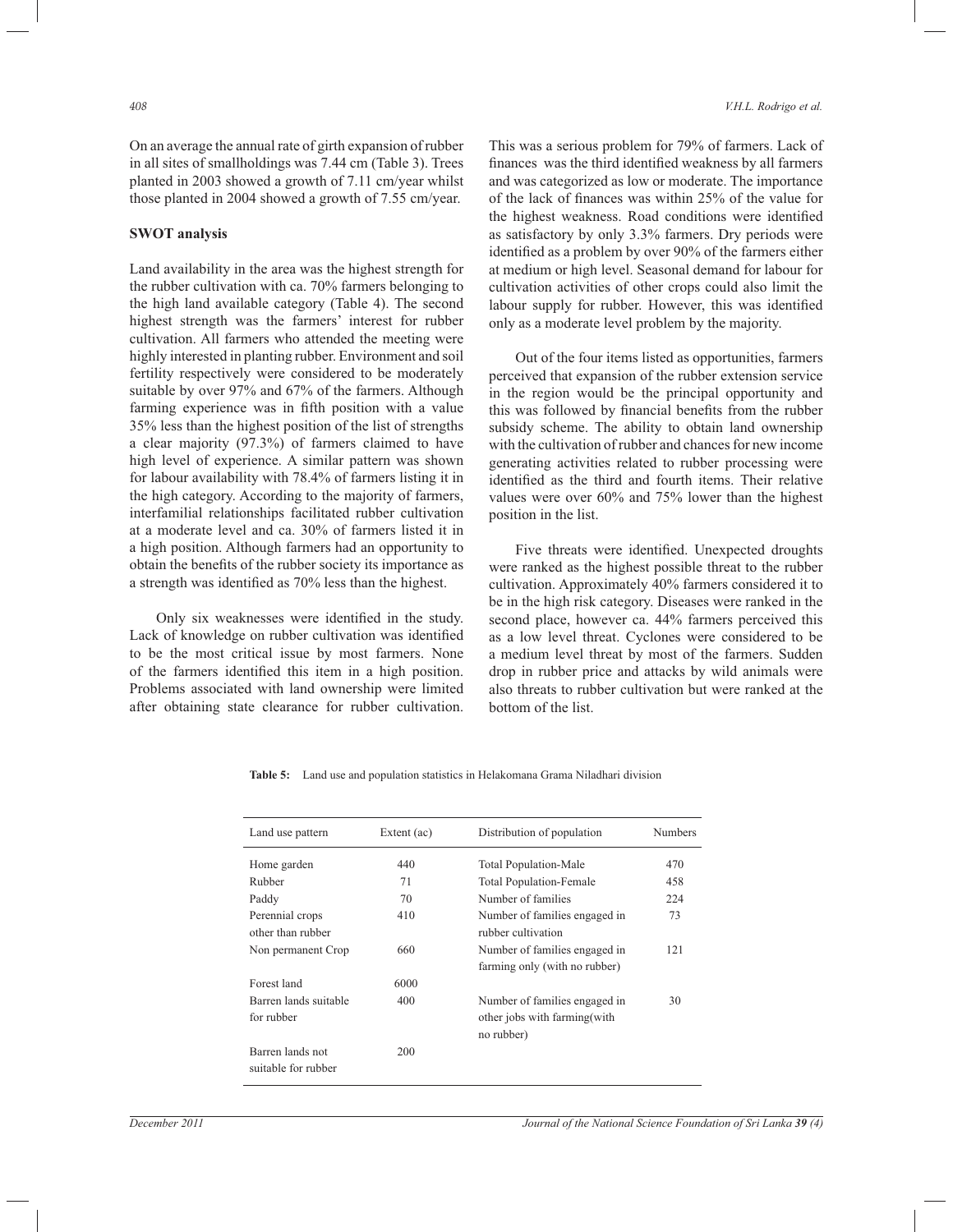There were some special requests made by the farmers during the SWOT analysis. Among the requests were mechanized bush cutters to facilitate initial land clearing, an extension office to obtain advice and guidance on rubber, and supply of rubber plants and fertilizer on time.

## **Land use pattern and livelihood of people in Helakomana GS division**

Land use pattern in Helakomana GS division was dominated by forests, short-term crops and home garden crops (Table 5). In this village 4.5% of uplands are cultivated with rubber. Cultivation of permanent crops was confined to 166 hectares of land. A large extent (ca. 600 ac) of uncultivated lands was found in this village and of that 66% appeared to be suitable for rubber cultivation.

 All members of the households were engaged in farming activities with the majority on full-time basis. Those engaged in rubber cultivation amounted to 33%. The percentage of families engaged in off-farm activities was 13% (Table 5).

# **DISCUSSION**

The area under IL2, (Figure 1) of the Eastern Province was found to be the suitable region for initial cultivation due to the fact that the amount and the distribution of rainfall in this area were quite similar to those of the rubber growing region in Monaragala district (Panabokke, 1996; DOA, 2003b). Two soil types, i.e. IBL and RBE, which are predominant in the Intermediate Zone, are also suitable for rubber. The soil pH in these areas appeared to be at the high level of the optimum range for the growth of rubber. The organic carbon in these soils appeared to be low, which could be adjusted by applying organic materials. Addition of organic matter will not only improve soil fertility but also help to reduce the potential moisture stress on rubber plants during the dry spells through the improvement in soil structure. Basically, the available lands for rubber cultivation in the area were fallow after several cultivation cycles of seasonal crops, which would have affected the soil structure.

 Growth of rubber was satisfactory in most sites indicating the agronomic suitability of the crop to the area concerned. Rubber is a completely new crop to this area, and the high level of casualties in some smallholdings could mainly be attributed to lack of knowledge. Although a workshop on planting was conducted, it had not been adequate for farmers to get a sound working knowledge

on planting and upkeep of rubber. Farmers would need frequent advice by knowledgeable extension personnel to provide on-site guidance on scientifrc cultivation practices. Fertilizer was not applied on time and only one application was made although the recommendation is for four applications per year. Despite these constraints, the overall growth of rubber was of an acceptable standard.

Since recommendations on fertilizer application for rubber were based on field experiments carried out in the Wet Zone of the country, a detailed assessment on soil nutrients and their availability for rubber cultivation is required in this region.

 The rainfall distribution of IL2 includes a dry period from March to September with some intermittent rains in April/May. In order to minimize the impact of dry spells on plant growth, well-grown poly-bagged plants with a good root system i.e. plants raised through the young budding technique (Seneviratne, 2001) should be used for planting together with other cultural practices such as deep planting and mulching. Rice straw would be more suitable mulching material due to the high potassium content, which helps to alleviate any moisture stress on rubber plants (Samarappuli *et al*., 1993). Further, planting with the onset of North-East monsoon provides a sufficient time for plants to establish in the field before the subsequent dry period.

 The Intermediate Zone covered a large area that is within the purview of two administrative regions, i.e. Padiyatalawa DS and Maha Oya DS in Ampara District. Farmers in Komana village in the Padiyatalawa DS have shown a deep interest in cultivation of rubber. This interest would help in the successful establishment of rubber and to identify the associated problems and solutions. Under such circumstances, farmers in adjoining villages will develop confidence in the project and will become interested in growing rubber. Even during this study period, farmers in Helakomana (adjoining hamlet coming under the same Garma Niladhari range for Komana village) participated in the rubber cultivation. Therefore, this village can be recognized as the centre for dissemination of rubber cultivation in the region.

 Rubber cultivation within the Komana and Helakomana villages (Helakomana GS division) showed an increase with respect to both the number of farmers and the land area cultivated. During the period reported in the present study, ca. 29 ha of rubber had been planted. Uncultivated areas and the lands used for short term crops could also be used for rubber cultivation, making land availability in the Helakomana GS division that exceeds 400 ha. Setting a realistic target of 75% of these lands 300 ha of rubber can be planted in this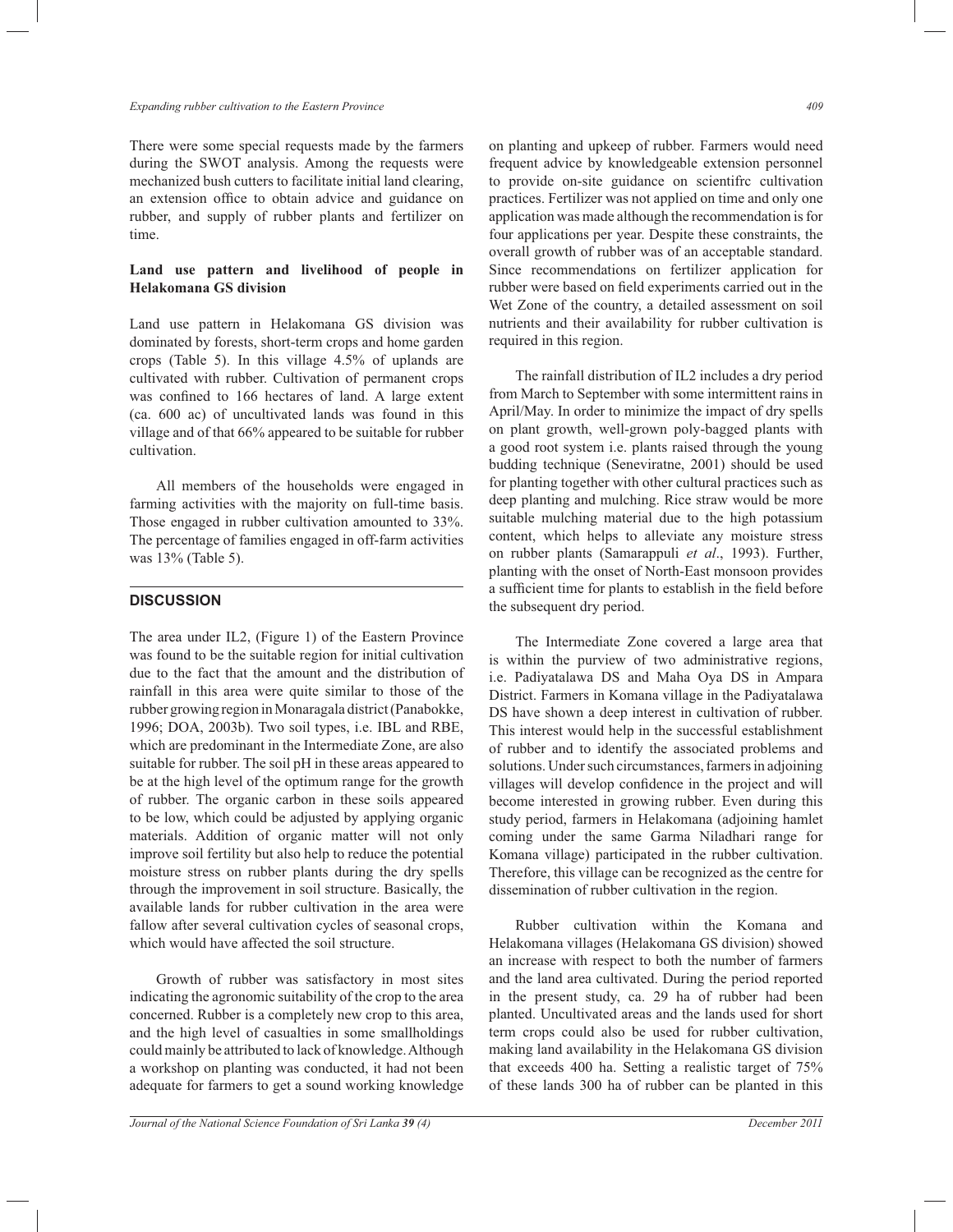GS division. Assuming a similar situation in other GS divisions, rubber could be cultivated in over 10,000 ha in the villages (37 GS divisions) falling within the purview of the Padiyatalawa DS and the Maha Oya DS (mostly of the Intermediate Zone) of the Eastern Province. Land availability was recognized as the greatest strength by the farmers in Helakomana GS division with an average of 3.5 ha of upland per family. Assuming that 200 families would participate in rubber cultivation, each family may cultivate 1.5 ha of rubber, which is undoubtedly sufficient to sustain their livelihood. In addition to the families engaged in rubber cultivation, other villagers will also benefit directly or indirectly from rubber cultivation.

 Farmers in different villages who were interviewed had virtually no knowledge on rubber cultivation. However, these farmers were well experienced and knowledgeable in cultivation practices of other crops. Therefore, with little knowledge given on rubber cultivation, farmers could undertake planting rubber. In order to achieve knowledge transfer, extension programmes on rubber should be included with regard to land preparation and planting techniques in the first instance. Training on other cultural practices such as tapping could be done at a later stage when the necessity arises. Agricultural societies were functioning in some villages and these could be used for transfer of knowledge. Farmers in Komana set up a Rubber Society and once farmers in other villages also recognize the importance of rubber to the region, such farmer societies could be formed in these areas as well. Scientists and the technical staff of the RRISL participated in training programmes on rubber cultivation and the subsidy payments were handled by the (RDD) through their officers in Bibile, Ridheeedimaliyadda. Ridheeedimaliyadda, is ca. 20 km away from Padiyatalawa and therefore, farmers have recognized the importance of having an extension office in the area concerned. Land availability and the rapid adoption of rubber cultivation by farmers justify the need of an additional extension officer to the area for effective extension and administrative activities.

 The farmers in this region were mainly full-time farmers with the majority growing seasonal crops under rain-fed condition. Previous studies in the Intermediate Zone have shown that farmers prefer perennial crops like rubber as a permanent income source (Stirling *et al*., 2001; Rodrigo, 2003). If rubber is to be grown in these areas, it has to be introduced in the form of a farming system where traditional cropping systems are allowed on same land where rubber is grown to ensure income to farmers until the rubber trees mature. On-farm trials conducted in the present study and in previous studies (Nguema, 1996; Jayasena and Herath, 1986; Azwar

*et al*., 1994 ; Stirling *et al*., 2001) showed that growing upland paddy, maize, banana and millet with rubber had no negative effect on the growth of rubber. Instead, all studies showed an improved growth of rubber and this has been attributed to the amelioration of the crop microclimate (Rodrigo *et al*., 2000; Rodrigo *et al*., 2001). In intercropping, partial shading given to rubber in the early stage of crop development is particularly important when high radiation loads exist in order to alleviate radiation stress on rubber. This has been proven in the Monaragala District, i.e. closest region with similar climatic conditions, with rubber based sugarcane (Rodrigo *et al*., 2000) and banana (Rodrigo *et al*., 2003) systems.

 In rubber plantations the causal agents of most diseases are the fungi, which are prevalent mostly in humid climates. Therefore, dry areas would provide less disease incidences. Rubber clones commonly used in Sri Lanka have been tested in a similar climate (i.e. in Monaragala) hence, all five clones recommended for the smallholder sector, i.e. RRIC100, RRIC102, RRIC121, RRISL203 and RRISL2001, could be recommended for planting (Attanayaka, 2001). Among those, the clone RRIC121 would be more adaptable as it could produce a better canopy under dry conditions than in wet conditions with less chance for leaf diseases (Attanayaka, 2001).

 Being a remote area, infrastructure such as road transport and facilities for accommodation were rather poor in the Eastern Province. This would be a hindrance to implement a project on rubber. Rubber being an industrial crop, the increase in rubber plantations in this region would lead to downstream industries creating more job opportunities to the locals and will ultimately result in improvement of the infrastructure and raise the living standard of poor farmers in the region.

#### **Acknowledgement**

The authors thank the staff of the Rubber Research Institute of Sri Lanka (RRISL) and the Rubber Development Department for providing necessary facilities to conduct this study and Mr. K.B.A. Karunasekera for his assistance in the initial field assessments. Financial assistance for this study was provided jointly by the RRISL and the National Science Foundation of Sri Lanka under grant no. RG/2006/AG14.

1. Amaraweera J.A. (1976). History of rubber cultivation for a century. *Vidya( Sicence)* **10**: 5–14.